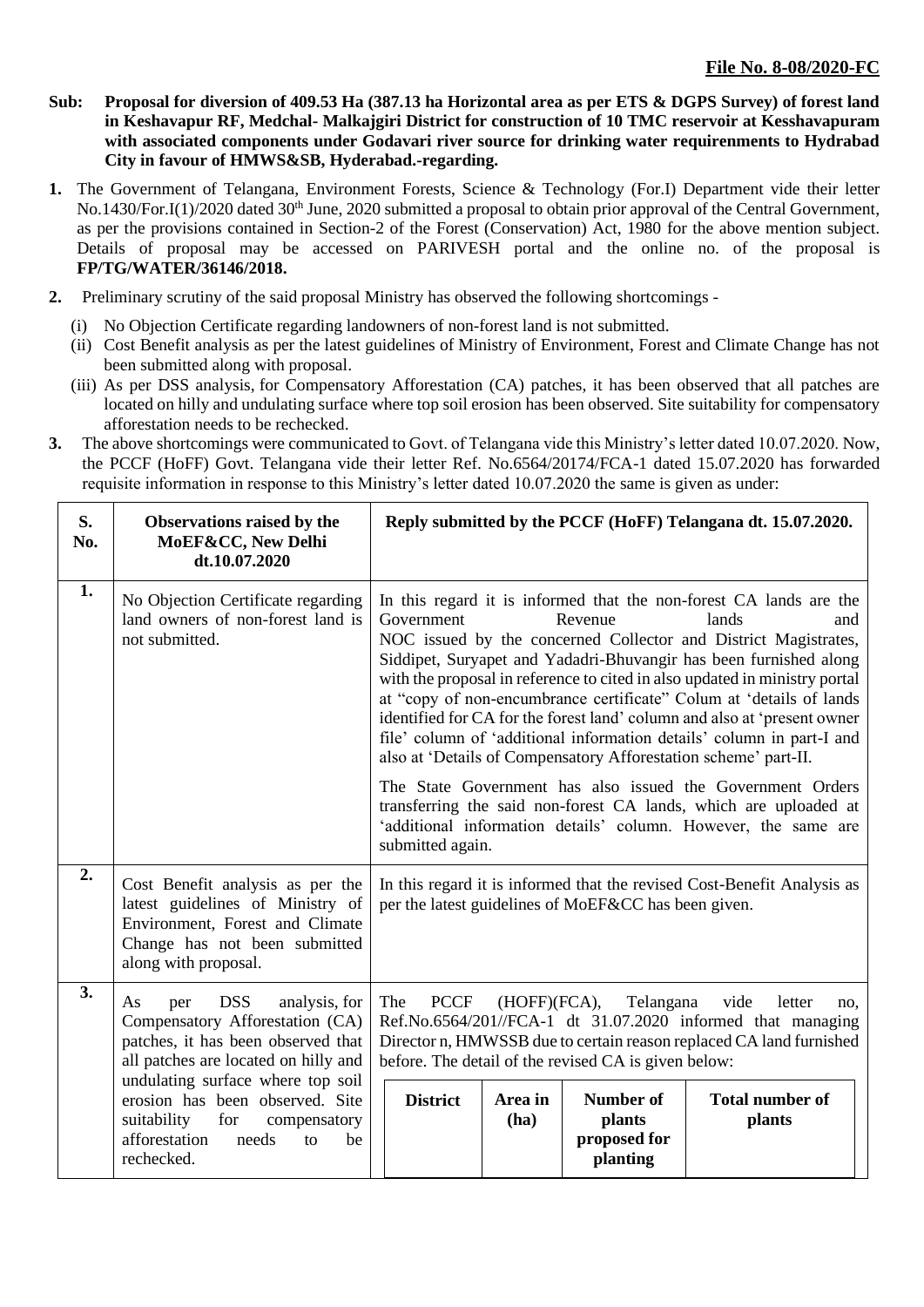| ha).                  |          |        | It was also informed that the DFO Siddipet has inspected and reported<br>that the revised areas for CA is suitable for planting $(@ 100$ plants per |
|-----------------------|----------|--------|-----------------------------------------------------------------------------------------------------------------------------------------------------|
| <b>Total</b>          | 424.4694 |        | 90505                                                                                                                                               |
|                       | 12.00    | 1666   | 19992                                                                                                                                               |
| Suryapet              | 279.777  | 200    | 55955                                                                                                                                               |
| Yadari-<br>Bhuvanagir | 12.8919  | 200    | 2578                                                                                                                                                |
| Siddipet              | 119.801  | 100.00 | 11980                                                                                                                                               |

**4.** Details indicated in the proposal submitted by the Government of Telangana dated 30.06.2020 are as below:

# **FACT SHEET**

| 1.    | <b>Name of the Proposal</b>               | Proposal for diversion of 409.53 Ha (387.13 ha Horizontal         |
|-------|-------------------------------------------|-------------------------------------------------------------------|
|       |                                           | area as per ETS & DGPS Survey) of forest land in                  |
|       |                                           | Keshavapur RF, Medchal-<br>Malkajgiri District<br>for             |
|       |                                           | construction of 10 TMC reservoir at Kesshavapuram with            |
|       |                                           | associated components under Godavari river source for             |
|       |                                           | drinking water requirenments to Hydrabad City in favour of        |
|       |                                           | HMWS&SB, Hyderabad.                                               |
| 2.    | <b>Location:</b>                          |                                                                   |
| (i)   | <b>State</b>                              | Telangana.                                                        |
| (ii)  | District                                  | Medchal.                                                          |
| (iii) | Category                                  | Drinking water.                                                   |
| (iv)  | Total period for which the forest land is | <b>Nil</b>                                                        |
|       | proposed to be diverted (in year).        | The said details about the lease period has been mentioned by the |
|       |                                           | user agency in his part-I.                                        |
| 3.    | Detail of user agency                     |                                                                   |
| (i)   | Name of the user agency                   | Hyderabad Metropolitan Water Supply And Sewerage Board            |
|       |                                           | (HMWS&SB), Hyderabad.                                             |
| (ii)  | Nature of user agency                     | <b>State Government.</b>                                          |
| 4.    | <b>Particular of Forests</b>              |                                                                   |
| (i)   | Name of Forest Division                   | Medchal                                                           |
| (ii)  | Area of Forest land proposed for          | 409.53 Ha.                                                        |
|       | Diversion                                 |                                                                   |
| (iii) | Legal Status of Forest land               | Reserved Forest = $409.53$ Ha.                                    |
| (iv)  | Density of Vegetation                     | Area = $409.53$ Ha.                                               |
|       |                                           | Density = $0.1$                                                   |
|       |                                           | Eco class = $3$                                                   |
| 5.    | Maps                                      |                                                                   |
|       | i. Differential GPS map of the area       | Provided with the proposal.                                       |
|       | proposed for diversion                    |                                                                   |
|       | ii. Differential GPS map of the area      | Provided with the proposal.                                       |
|       | identified for raising CA                 |                                                                   |
|       |                                           |                                                                   |
|       | iii. Survey of India toposheet on         | Provided with the proposal.                                       |
|       | 1:50,000 scale showing the area           |                                                                   |
|       | proposed for diversion                    |                                                                   |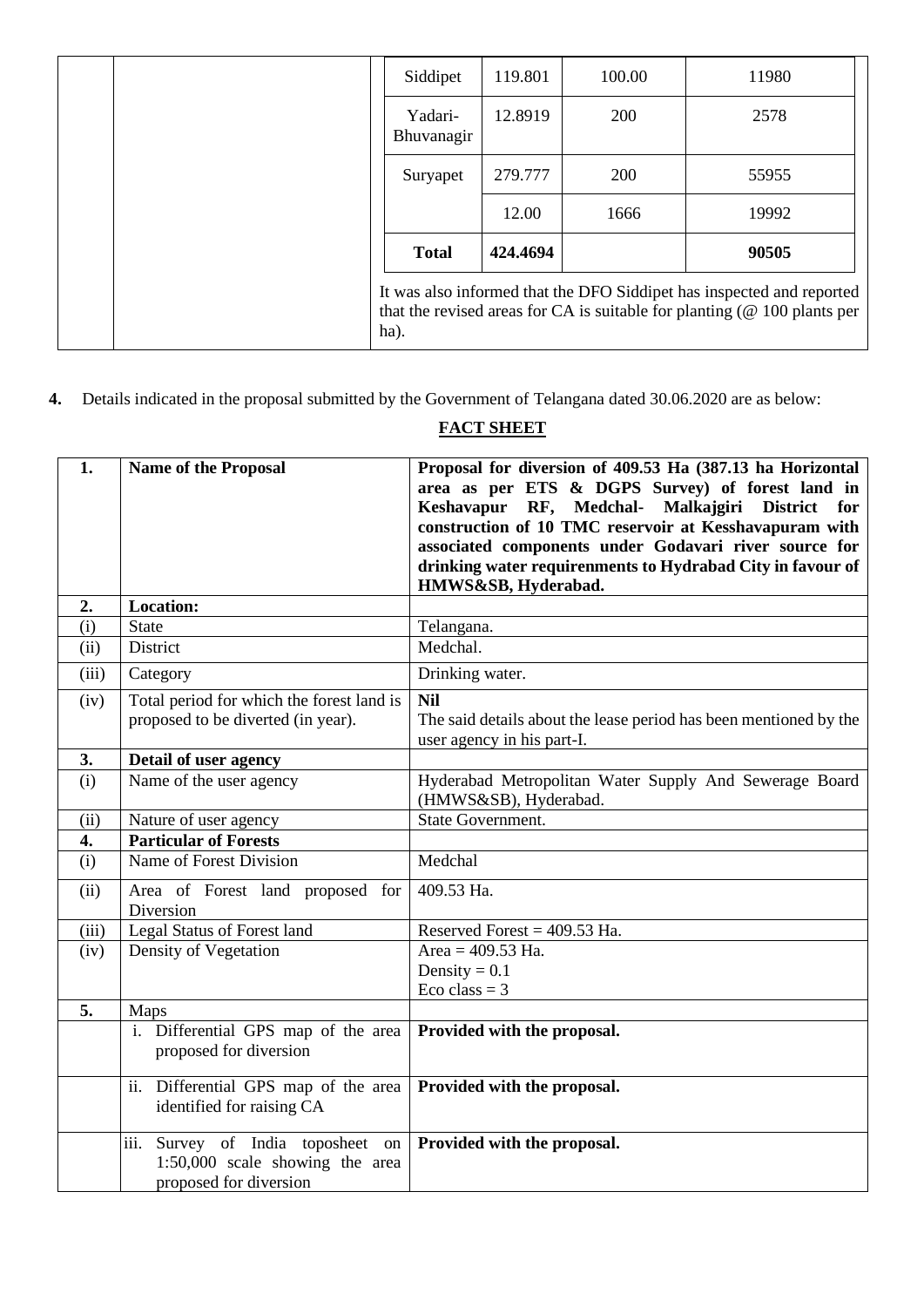|     | iv. Survey of India toposheet on<br>1:50,000 scale showing the area                                                                                                                                                                     | Provided with the proposal.                                                                                                                                                                                                                                                                          |
|-----|-----------------------------------------------------------------------------------------------------------------------------------------------------------------------------------------------------------------------------------------|------------------------------------------------------------------------------------------------------------------------------------------------------------------------------------------------------------------------------------------------------------------------------------------------------|
|     | identified for CA                                                                                                                                                                                                                       |                                                                                                                                                                                                                                                                                                      |
|     | v. Land use plan                                                                                                                                                                                                                        | <b>Uploaded in PARIVESH.</b>                                                                                                                                                                                                                                                                         |
|     | vi. Forest Cover map                                                                                                                                                                                                                    | Not given.                                                                                                                                                                                                                                                                                           |
| 6.  | Vegetation                                                                                                                                                                                                                              |                                                                                                                                                                                                                                                                                                      |
|     | i. Species-wise and diameter class<br>wise enumeration of trees.                                                                                                                                                                        | As per reported by the PCCF (HoFF), there are 139274 number<br>(as per random sampling method done in 37 plots in the proposed<br>area of diversion) trees are coming in the proposed area for<br>diversion.<br>Details of Species – wise and diameter class wise enumeration of<br>trees are given. |
|     | ii. Density                                                                                                                                                                                                                             | 0.1                                                                                                                                                                                                                                                                                                  |
|     | iii.<br>Number of trees to be felled                                                                                                                                                                                                    | 139274 number                                                                                                                                                                                                                                                                                        |
|     |                                                                                                                                                                                                                                         | As per enumeration list submitted by the DFO of the proposal.                                                                                                                                                                                                                                        |
|     | iv. Working plan prescription for the                                                                                                                                                                                                   |                                                                                                                                                                                                                                                                                                      |
|     | forest land proposed for diversion.                                                                                                                                                                                                     | Not provided with the proposal.                                                                                                                                                                                                                                                                      |
| 7.  | Vulnerability of area to soil erosion                                                                                                                                                                                                   | The area is not Vulnerable to erosion as per part II of the<br>proposal.                                                                                                                                                                                                                             |
| 8.  | Details of wildlife present in and around                                                                                                                                                                                               | No.                                                                                                                                                                                                                                                                                                  |
|     | the forest land proposed for diversion;                                                                                                                                                                                                 |                                                                                                                                                                                                                                                                                                      |
| 9.  | Approximate distance of proposed site                                                                                                                                                                                                   | $\overline{0}$                                                                                                                                                                                                                                                                                       |
|     | for diversion from boundary of forest.                                                                                                                                                                                                  | As reported by the DFO in his part-II.                                                                                                                                                                                                                                                               |
| 10. | Whether forms part of National Park,<br>Wildlife Sanctuary, Biosphere Reserve,<br>Tiger Reserve, Elephant Corridor etc. (if<br>so, the details of the area the comments<br>of the Chief Wildlife Warden to be<br>annexed)               | N <sub>o</sub>                                                                                                                                                                                                                                                                                       |
| 11. | Whether any rare/ endangered/ unique<br>species of flora and fauna found in the<br>area if so, details thereof.                                                                                                                         | N <sub>o</sub>                                                                                                                                                                                                                                                                                       |
| 12. | Whether any protected archaeological/<br>heritage site/ defence establishment or<br>any other important monument is<br>located in the area. If so, the details<br>thereof with NOC from competent<br>authority, if required.            | N <sub>o</sub>                                                                                                                                                                                                                                                                                       |
| 13. | Whether the requirement of forest land<br>as proposed by the User Agency in col.2<br>of Part-I is unavoidable and bare<br>minimum for the project. If no,<br>recommended area item-wise with<br>details of alternatives examined.       | Yes, as per the details mentioned on part II of the proposal.                                                                                                                                                                                                                                        |
| 14. | Whether any work in violation of the<br>Act has been carried out (Yes/ No). If<br>yes, details of the same including period<br>of work done, action taken on erring<br>officials. Whether work in violation is<br>still under progress. | No<br>As per the details mentioned on part II of the proposal.                                                                                                                                                                                                                                       |
| 15. | Details of Compensatory Afforestation<br>Scheme:                                                                                                                                                                                        |                                                                                                                                                                                                                                                                                                      |
|     | i.<br>Details<br>of<br>non-forest<br>area/<br>degraded forest area identified for<br>compensatory Afforestation, its<br>distance from adjoining forest,                                                                                 | The Compensatory Afforestation has been proposed on<br>equivalent non-forest land having extent 424.4695 ha. of non-<br>forest land in three districts namely Siddipet, Yadari-Bhuvanagir<br>and Suryapet. The UA has also proposed CA site in degraded                                              |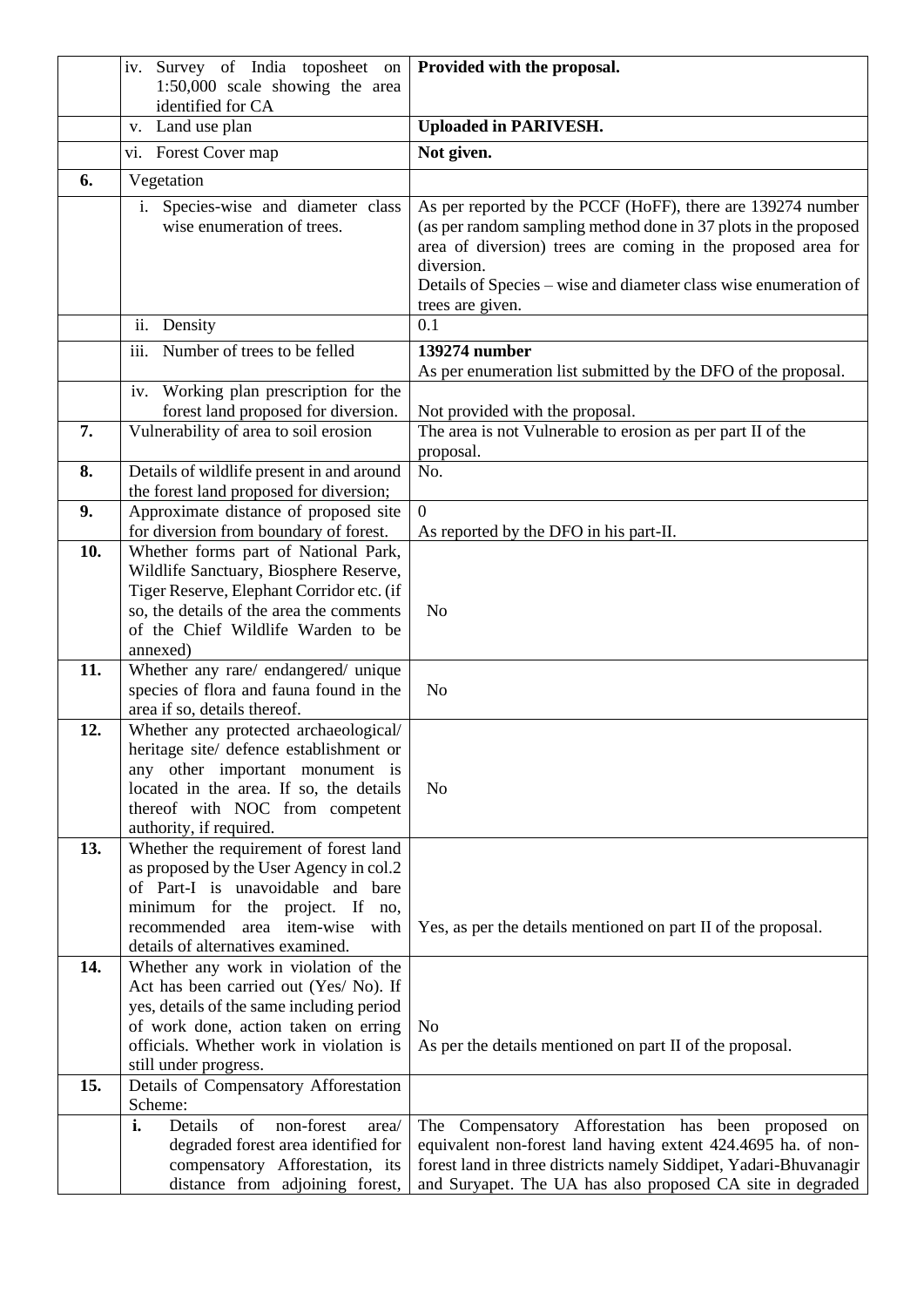|     | number of patches, size of each<br>patch.<br>ii.<br>Map<br>showing<br>non-forest/                                                                                                                                                                                                                                                                 | forest land (area: 350 ha) in Bhadradri-Kothagudem district to<br>take up balance saplings plantation (i.e. 388850 nos) in nine<br>different patches. The following details is given as under:                                                                                                                                                                                                                                                                                                                                                                                                                                                                                                                                                                                                                                                                                                                                                                   |                    |                                                           |                                            |  |
|-----|---------------------------------------------------------------------------------------------------------------------------------------------------------------------------------------------------------------------------------------------------------------------------------------------------------------------------------------------------|------------------------------------------------------------------------------------------------------------------------------------------------------------------------------------------------------------------------------------------------------------------------------------------------------------------------------------------------------------------------------------------------------------------------------------------------------------------------------------------------------------------------------------------------------------------------------------------------------------------------------------------------------------------------------------------------------------------------------------------------------------------------------------------------------------------------------------------------------------------------------------------------------------------------------------------------------------------|--------------------|-----------------------------------------------------------|--------------------------------------------|--|
|     | degraded forest area identified for<br>compensatory Afforestation and<br>adjoining forest boundaries.<br>iii.<br>Detailed<br>compensatory<br>Afforestation scheme including<br>species<br>planted,<br>be<br>to                                                                                                                                    | <b>District</b>                                                                                                                                                                                                                                                                                                                                                                                                                                                                                                                                                                                                                                                                                                                                                                                                                                                                                                                                                  | Area<br>in<br>(ha) | of<br><b>Number</b><br>plants<br>proposed for<br>planting | <b>Total</b><br>number of<br><b>plants</b> |  |
|     | implementing<br>Agency,<br>time<br>schedule, cost structure etc.                                                                                                                                                                                                                                                                                  | Siddipet                                                                                                                                                                                                                                                                                                                                                                                                                                                                                                                                                                                                                                                                                                                                                                                                                                                                                                                                                         | 119.801            | 100.00                                                    | 11980                                      |  |
|     |                                                                                                                                                                                                                                                                                                                                                   | Yadari-<br>Bhuvanagir                                                                                                                                                                                                                                                                                                                                                                                                                                                                                                                                                                                                                                                                                                                                                                                                                                                                                                                                            | 12.8919            | 200                                                       | 2578                                       |  |
|     |                                                                                                                                                                                                                                                                                                                                                   | Suryapet                                                                                                                                                                                                                                                                                                                                                                                                                                                                                                                                                                                                                                                                                                                                                                                                                                                                                                                                                         | 279.777            | 200                                                       | 55955                                      |  |
|     |                                                                                                                                                                                                                                                                                                                                                   |                                                                                                                                                                                                                                                                                                                                                                                                                                                                                                                                                                                                                                                                                                                                                                                                                                                                                                                                                                  | 12.00              | 1666                                                      | 19992                                      |  |
|     |                                                                                                                                                                                                                                                                                                                                                   | <b>Total</b>                                                                                                                                                                                                                                                                                                                                                                                                                                                                                                                                                                                                                                                                                                                                                                                                                                                                                                                                                     | 424.4694           |                                                           | 90505                                      |  |
|     | financial<br>Total<br>outlay<br>iv.<br>for<br>Afforestation<br>compensatory<br>scheme.<br>Certificate<br>from<br>competent<br>v.<br>authority regarding suitability of<br>area identified for compensatory<br>Afforestation<br>and<br>from<br>management point of view. To be<br>signed by the concerned Deputy<br>Conservatory<br>of<br>Forests. | The details of CA scheme with the provisions of maintenance for<br>10 years has been submitted.<br>Rs. 2995.45684/- Lakhs with respect to non-forest Land as The<br><b>PCCF</b><br>(HOFF)(FCA),<br>Telangana<br>vide<br>letter<br>Ref.No.6564/201//FCA-1 dt 31.07.2020<br>The Certificate issued by the concerned Authority, Government<br>of Telangana regarding suitability of area identified for<br>Compensatory Afforestation.                                                                                                                                                                                                                                                                                                                                                                                                                                                                                                                              |                    |                                                           |                                            |  |
| 16. | Documentary evidence in support of<br>settlement of rights in accordance with<br>the provisions of the Scheduled Tribes<br>and Other Traditional Forest Dwellers<br>(Recognition of Forest Rights) Act,<br>2006 on the forest land proposed to be<br>diverted enclosed.                                                                           | The District Collector, Government of Telangana has issued a<br>FRA certificate vide his letter No.E2/1714/2018 dated 05.06.2020<br>certifying the information in respect of all clauses of the MoEF's<br>advisory dated 05.07.2013 i.e. diversion of 409.53 Ha (387.13 ha<br>Horizontal area as per ETS & DGPS Survey) of forest land in<br>Keshavapur RF, Medchal- Malkajgiri District, for facilities<br>managed by the Government and safeguarding the rights of<br>Primitive Tribal Group and Pre-Agricultural Communities as<br>required under the Scheduled Tribe and Other Traditional Forest<br>Dwellers (Recognition of Forest Rights) Act, 2006, discussion on<br>the proposal in meeting of concerned Gram Sabha (s) maintaining<br>the prescribed quorum, etc.<br>Documentary evidences in support of settlements of rights<br>under the Scheduled Tribe and Other Traditional Forest<br>Dwellers (Recognition of Forest Rights) Act, 2006 has also |                    |                                                           |                                            |  |
| 17. | Site Inspection Report of the Divisional<br>Forest Officer in compliance to the<br>conditions stipulated in the col. 7 (xi,<br>xii) 8 and 9 previous approval.                                                                                                                                                                                    | been given.<br>The Site Inspection Report carried out by the Divisional Forest<br>Officer, Medchal Government of Telangana, is enclosed with the<br>proposal.                                                                                                                                                                                                                                                                                                                                                                                                                                                                                                                                                                                                                                                                                                                                                                                                    |                    |                                                           |                                            |  |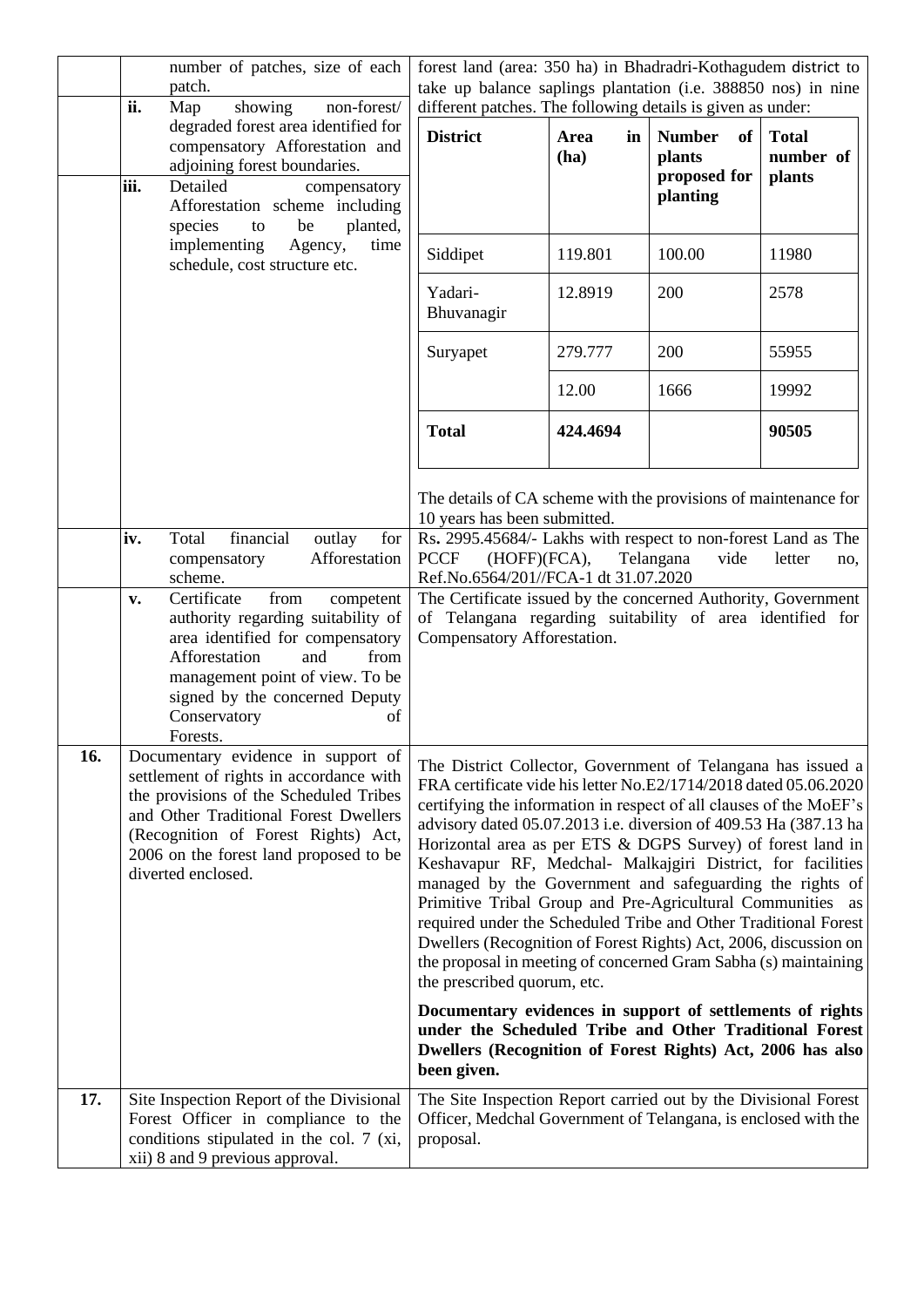| 18. | project<br>requires<br>Whether<br>the<br>environment clearance.          | N <sub>o</sub>                                                                                                                                |
|-----|--------------------------------------------------------------------------|-----------------------------------------------------------------------------------------------------------------------------------------------|
| 19. | Status of Wildlife clearance.                                            | Not applicable.                                                                                                                               |
| 20. | Catchment Area Treatment Plan.                                           | Not applicable.                                                                                                                               |
| 21. | Total command area of the project                                        | Not applicable.                                                                                                                               |
| 22. | <b>Rehabilitation of Oustee</b>                                          |                                                                                                                                               |
|     | Number of SC Families                                                    |                                                                                                                                               |
|     | Number of ST families                                                    | $-No-$                                                                                                                                        |
|     | Number of Backward Families                                              |                                                                                                                                               |
|     | Copies of R&R Plan                                                       |                                                                                                                                               |
| 23. | <b>Cost Benefit Analysis</b>                                             | The details are enclosed with the proposal. The cost benefit ratio<br>is 1.97.<br>Total annual benefit due to project is Rs.1070.85 cr as per |
|     |                                                                          | proposal.                                                                                                                                     |
| 24. | Total Cost of the project                                                | Rs. 477759/- Lakhs (As per Form A part 1 in parivesh.nic.in).                                                                                 |
| 25. | <b>Employment Potential</b>                                              | Regular Employment = $300$ persons                                                                                                            |
|     |                                                                          | Temporary Employment = $0$                                                                                                                    |
|     |                                                                          | (As per Form A part 1 in parivesh.nic.in).                                                                                                    |
| 26. | Undertakings to bear the cost of CA and<br><b>NPV</b>                    | The User Agency has submitted the undertaking to bear the cost<br>of NPV / CA.                                                                |
| 27. | <b>Recommendation</b><br>with<br><b>Specific</b><br>conditions, (if any) |                                                                                                                                               |
|     | <b>DFO</b>                                                               | Specific recommendation of DFO: Recommended without any<br>specific recommendations (As per part 2 uploaded in                                |
|     |                                                                          | parivesh.nic.in)                                                                                                                              |
|     | <b>CF/APCCF</b>                                                          | Recommended stating that it is essential requirement for the<br>people of Hyderabad.                                                          |
|     | PCCF/ Nodal Officer (FCA)                                                | Recommended based on the recommendations of DFO and<br><b>APCCF</b>                                                                           |
|     | <b>State Govt.</b>                                                       | Recommended without any specific recommendations.                                                                                             |

- **5.** The RO, Chennai vide letter no. F. No TSA 170/2020-CHN dated 5th Aug 2020 forwarded the site inspection report to this Ministry. It was informed that the inspection was carried out on 29<sup>th</sup> July 2020 in the presence of Shri Chandra Sekhar Reddy IFS, APCCF Hyderabad Circle, Shri D.V. Reddy DFO and Shri Ravi Kumar Director, Water Board (Rep of UA).
	- **A.** Some of the Observations are listed below:
		- **(i)** Most of the land in this forest block is plain and small hillocks are there on the South-Western and South-Eastern Side of the plot. A representative of UA cleared that, they are won't dig out the hillock area, but they will drill the rocks and get concrete bund in this area.
		- **(ii)** After removing and uprooting of the natural vegetation, in the year 2001, 72,000 plants were planted by Urban Forestry wing of Hyderabad Metropolitan Development Authority, and now they are under different stages of maturity.
		- **(iii)** As per the information provided by forest authorities, there are 1, 39,274 trees (as per random sampling method done in 37 plots in the proposed area of diversion) in the proposed area for diversion. The total value of the trees is Rs.111.825 lakhs as per enumeration report.
		- **(iv)** At the time of inspection, no rare/endangered unique species of flora and fauna are found in this area. In the proposed site for diversion, there are no protected Archaeological/Heritage sites or any other important monuments.
		- **(v)** The proposed area is not falling in any National park, Wildlife Sanctuary, Biosphere Reserve, Tiger Reserve, Elephant corridor.
		- **(vi)** No work in violation of the Forest (Conservation) Act, 1980 has taken place in the proposed site.
		- **(vii)** No encroachments are found in the proposed site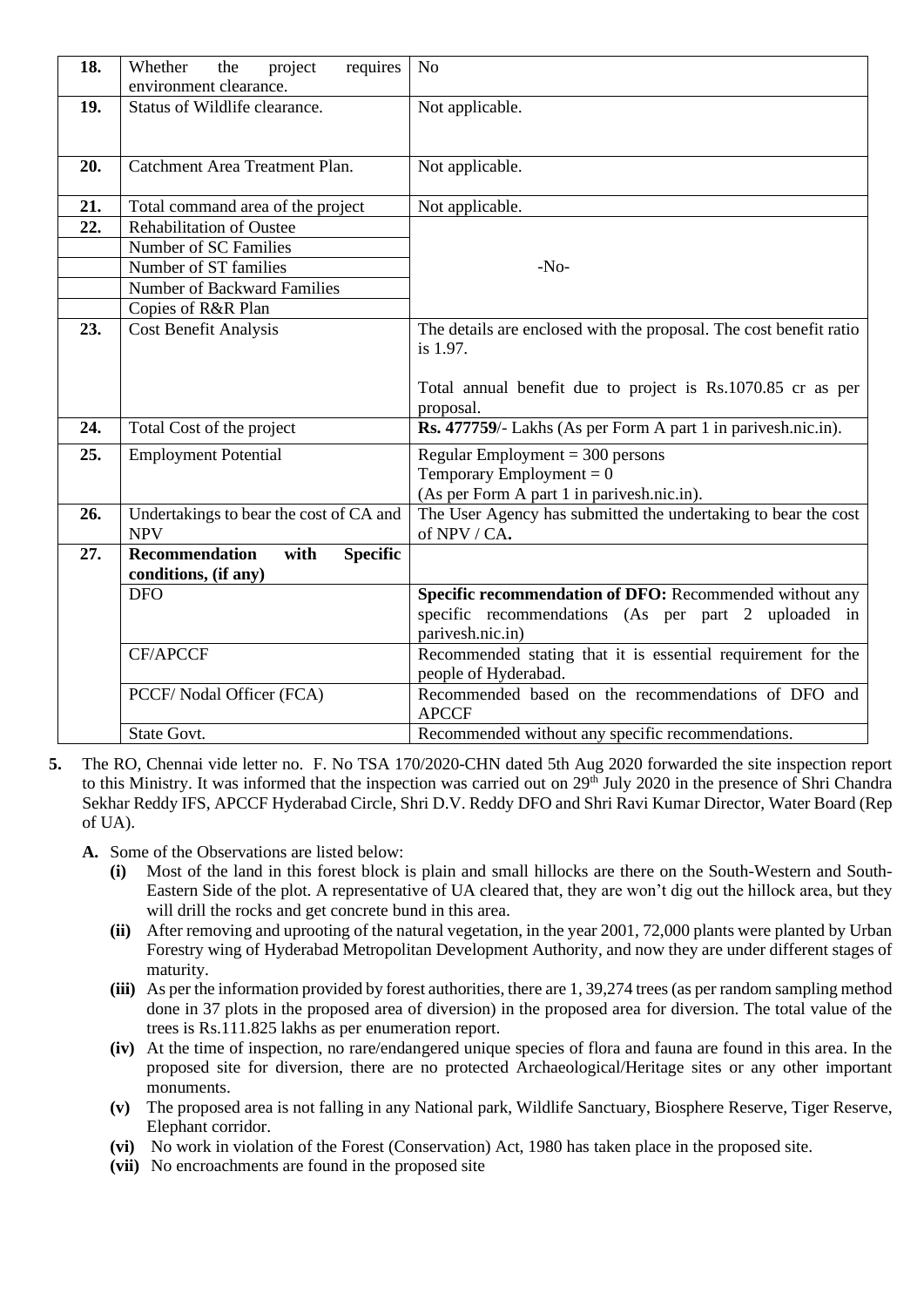- **(viii)**Two Electrical lines are passing through the forest area proposed for diversion. As per the records made available, these electrical lines were erected way back in 1976, and in such case, the UA has to get NOC from the concerned department and measures are to be taken for their shifting, if at all permission for land transfer is granted, before to the execution of work.
- **(ix)** As per the report of UA which is authenticated by SG that suitable alternative land is not available, so this Forest Land can be considered for transfer.

### **B. Brief about the proposed CA Lands based on inspection:**

It was informed that State Government has proposed a CA scheme in 12 places falling in 11 areas totalling an area of 424.4695 ha. and proposed to plant 90,505 plants (as per the changed scheme). The areas that were proposed under the CA scheme have a mixture of topography—with hillocks, moderately sloppy areas and some areas have a good depth of soil. In these lands, the standing crop at places is moderate to heavily lopped and, in some areas, the crop is prominently developed. DDGF(C) has submitted area wise inspection report with photos. Some of the important facts observed are listed below with respect to 11 CA site proposed by the State government:

### **(a) Mahammadabad CA area:**

• Area of the proposed CA land is 12.8919 ha. The trees here are moderately lopped and with the protection, they will get a chance to grow into trees. There is enough of area for planting. No encroachments are found in this area.

### **(b) Kasarlapad CA Area:**

- Area of the proposed CA land is 23.0564 ha.
- During the inspection, it was found that a water sump and water pipelines, were constructed recently under Mission Bhagiratha scheme. As per the District Collector, these structures were constructed without the knowledge of local officials just a few days before. As it is not possible for removing these structures, he mentioned that an area of 1 acre has been reduced, even though this construction is in 0.37 acres only.

#### **(c) Adivemula CA Area:**

• Area of the proposed CA land is 120.4766 ha. As per DSS 76 Hecs are under 5/DS1 Dry Deciduous Scrub and as per Google earth images an area of about 66 hecs is plantable area

#### **(d) Thimmapuram CA Area:**

• Area of the proposed CA area is 44.3023 ha. Patta Lands are inside the proposed area, which have been delineated on the map, but no right of way is provided to the patta holders. UA has to deliniate land for right of way and resurvey the area should be done, and the same has to be uploaded on to Parivesh Portal.

#### **(e) Ramavaram CA Area:**

• Area of the proposed CA land is 63.7908 ha. There is a temporary shed in the proposed area, which should be removed. There is a Patta Land inside the proposed area, which has been delineated.

### **(f) Chilkur CA Area:**

- Area of the proposed CA land is 28.0456 ha.
- There is a Patta Land inside the proposed area, which has been delineated, but a right of way has to be given to them or the patta holders must be relocated.
- **At the time of inspection few people mentioned that they are cultivating lands which come to about 4 acres. Issues related to these people also must be addressed.**
- **An electricity line is passing through one corner of this area, area under it must be delineated and right of way also to be given to the department concerned or the lines must be shifted out of the area.**

### **(g) Ravipadu CA Area:**

• Area of the proposed CA land is 12.1053 ha. There is a Patta Land inside the proposed area in one corner of the plot and it has been delineated.

#### **(h) Regonda CA Area:**

- Area of the proposed CA land is 23.2816 ha. An Adit tunnel is going under the proposed CA area.
- Local officials clarified that this audit tunnel has been plugged by the concerned department and they won't need it to be opened in future. Technically speaking, Adit tunnel is an entrance to an underground mine which is horizontal or nearly horizontal, by which the mine can be entered, drained of water, ventilated, and minerals extracted at the lowest convenient level.
- Here, in this case, water is flown through 8 km underground waterway/ tunnel. Adit tunnel, under this proposed CA area, has been constructed, so that, the excavated soil, boulders and other debris can be taken out without taking them way back up to the entrance of the main tunnel.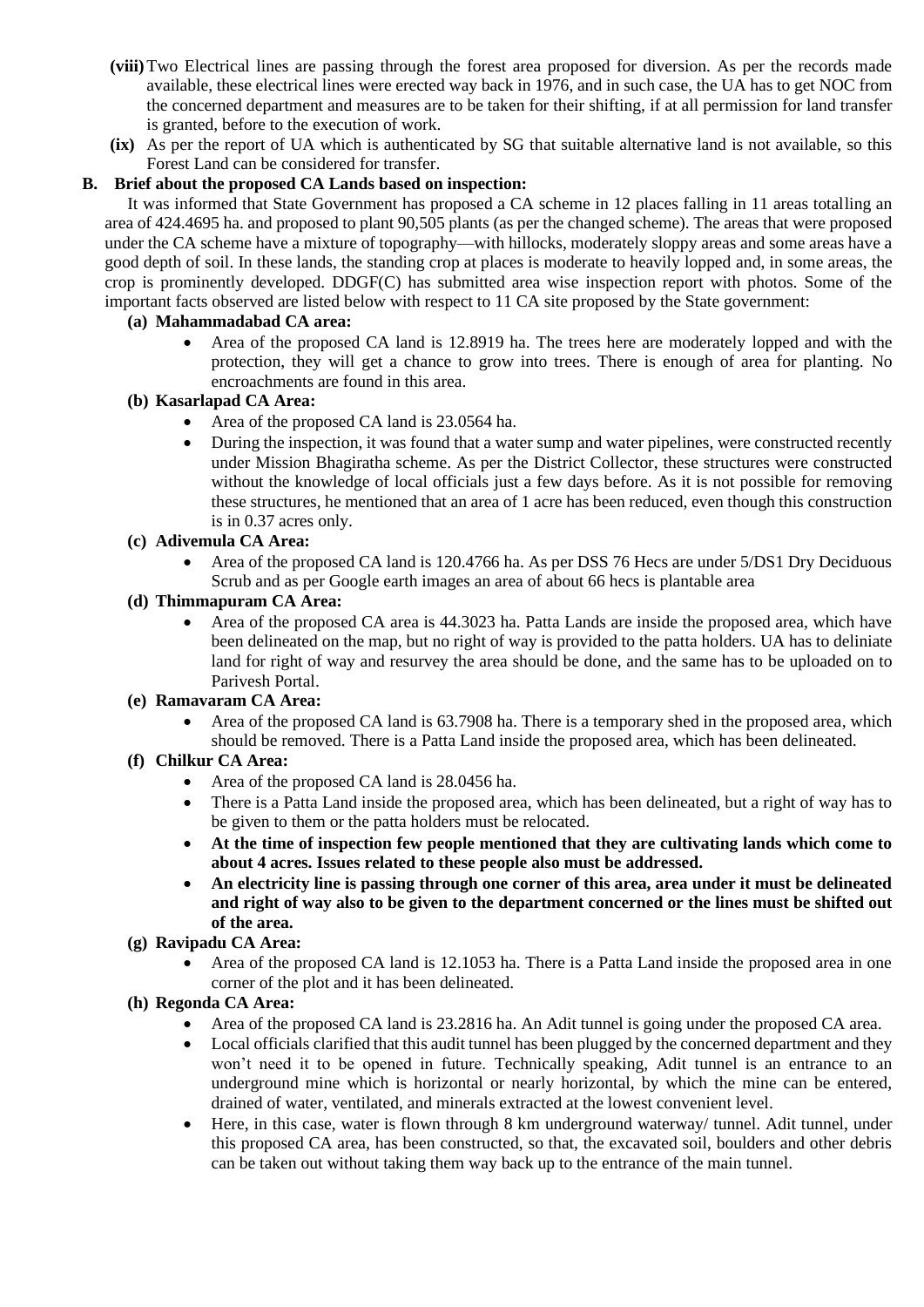- Once the main tunnel is constructed Adit tunnels are so tightly closed, otherwise, the gushing waters cause immense damage to surroundings.
- During the inspection, I am briefed that the Adit tunnel has been tightly plugged, and the concerned department does not need the area in future.
- **In larger interest, NOC may be obtained from the concerned department.**

## **(i) Ramavaram CA Area:**

• Area of the proposed CA land is 24.9237 ha. A good habitat for the Sloth Bears. As per Google Earth images, an area of about 14.0449 ha is plantable area.

# **(j) Ummapur CA Area:**

- Area of the proposed CA land is 41.6121 ha.
- There is a Granite mining area falling just outside the proposed CA land. Officers at the time of inspection appraised that as per the approved mining plan, it has a safety area/zone. This mining area must be fenced all around it, at the cost of miner or the cost of UA.
- **6.** The KML of proposed diversion area and CA area has been examined by the DSS cell of FC Division and following is observed:

# **(a) Proposed diversion:**

- **(i)** Proposed area for diversion of forest land falls under Rangareddy district of Telangana State.
- **(ii)** Calculated area of the forest land proposed for reservoir is found **387.98 ha**. whereas the area given in the proposal for diversion is 409.53 ha. It is also mentioned in the proposal that the horizontal area as per ETS &DGPS survey of the proposed land is 387.13 ha.
- **(iii)** Proposed area for diversion classified as **Not in High Conservation Value (HCV) Zone** based on Decision Rule 1 and Decision Rule 2.
- **(iv)** Out of total forest area for diversion, 62 ha is classified as open forest, 277 ha. area as scrub, 2 ha. as water and 46 ha. as Non-Forest in terms of forest classes (as per the ISFR 2019) based on the interpretation of satellite data period 2017-2018.
- **(v)** Plantation is visible in the proposed forest land for diversion.

### **(b) Proposed CA:**

- **(i)** CA has been proposed in 15 patches which are located in Karimnagar and Nalgonda district of Telangana State. All CA sites has been proposed over non forest land.
- **(ii)** Some of the proposed CA sites has rocky terrain.
- **(iii)** Out of total area proposed for CA, 13 ha of land is classified as open forest, 257 ha as scrub and 154 ha of land as non-forest in terms of forest classes (as per the ISFR 2019) based on the interpretation of satellite data period 2017-2018.Patchwise details is given below:

| S.  | <b>Village Name</b> | <b>Given</b> | <b>Calculated</b> | <b>Very</b>   | Mod.         | <b>Open</b> | <b>Scrub</b> | Non-          |
|-----|---------------------|--------------|-------------------|---------------|--------------|-------------|--------------|---------------|
| No. |                     | Area         | Area              | <b>Dense</b>  | <b>Dense</b> | Forest      |              | <b>Forest</b> |
|     |                     | (in ha.)     | (in ha.)          | <b>Forest</b> | Forest       |             |              |               |
| 1.  | Mahammadabad        | 12.8919      | 12.8919           | $\theta$      |              | 0           | $\theta$     | 13            |
| 2.  | Adivemula           | 120.4766     | 120.4770          | $\theta$      |              | $\theta$    | 115          | 6             |
| 3.  | Ramavaram           | 63.7908      | 63.7908           | $\Omega$      |              | 0           | 36           | 28            |
| 4.  | Regonda             | 23.2816      | 23.2816           | $\theta$      | $\Omega$     | $\theta$    | 16           | $\mathbf{r}$  |
| 5.  | Ummapur             | 41.6121      | 6.2897            | $\theta$      | $\Omega$     | $\theta$    | 4            | 3             |
| 6.  | Ummapur             |              | 35.3224           | $\theta$      | $\Omega$     | $\theta$    | 33           | 2             |
| 7.  | Mirzapur            | 29.9832      | 11.9462           | $\Omega$      | $\Omega$     | 7           | $\theta$     | 4             |